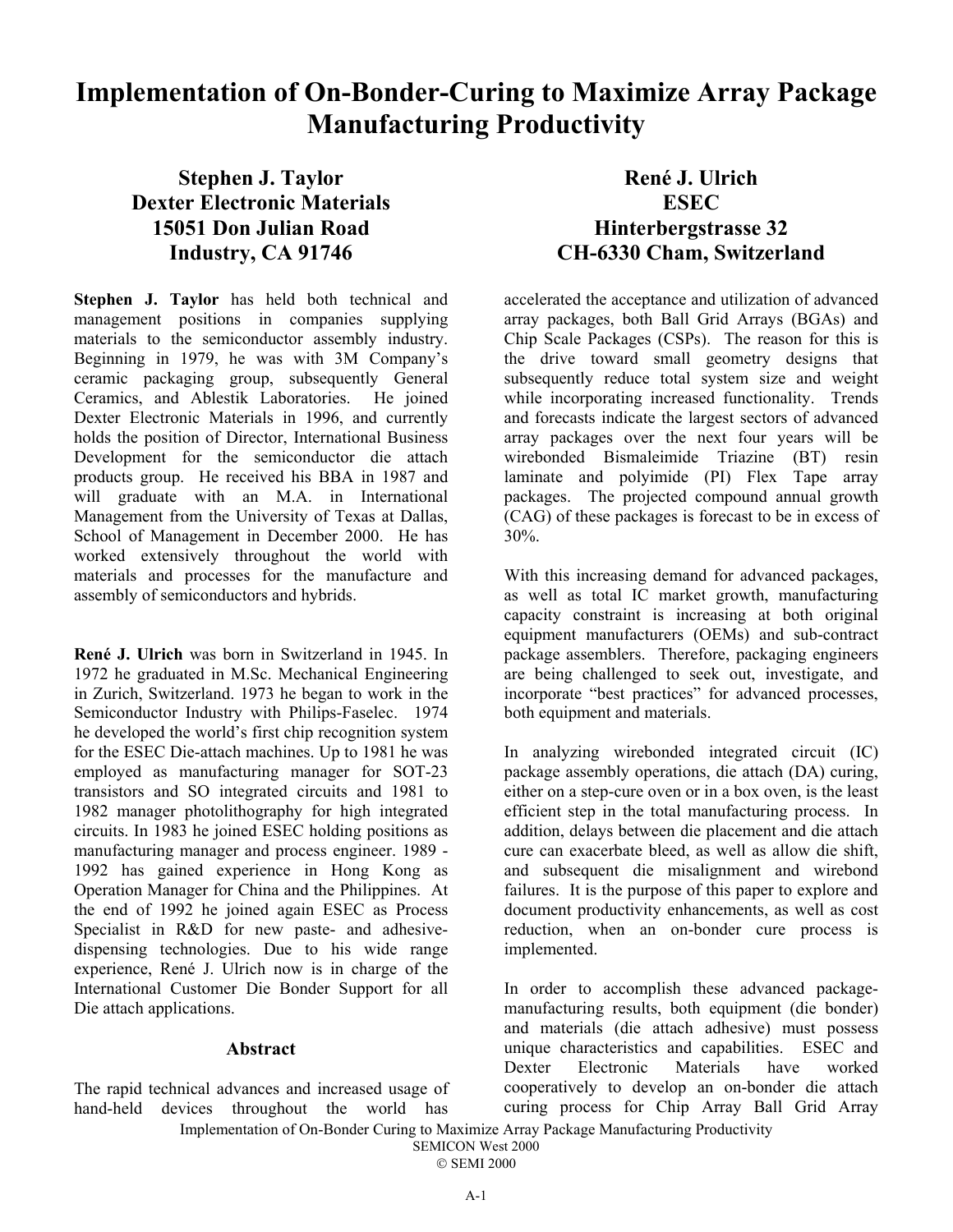(CABGA) and Tape Ball Grid Array (TBGA) packages that offers improved device quality at reduced manufacturing cost.

# **Introduction**

The topic of this paper focuses on two distinct, yet synergistic technologies, processing equipment and materials. In most organizations, the individuals responsible for each of these areas, (1) die attach material, and (2) die bonding/curing equipment are independent. Although the die attach adhesive is dispensed and cured with specialized equipment, each has the requirement for technological specialization. That is why two individuals have written this paper, one from the equipment side and one from the materials side.

The paper has been segmented to allow the reader to review only those areas of individual interest. An equipment engineer may not want to review the background history of die attach materials, while the adhesive specialist may bypass details on machine operations. However, regardless of an individual engineer's area of interest, some level of additional information relevant to semiconductor packaging can be obtained. The Sections include Business Background, Die Attach Material, Equipment, and Conclusion.

# **Section I – Business Background**

# **Technology Drivers**

As the semiconductor Industry moves into the next millennium, three key drivers are moving technology forward. First, the drive for improved *performance*. This includes faster and more highly integrated devices for increased performance capability, smaller packaging size to fit into smaller form systems, more robust packaging that eliminates baking prior to attachment, and reduction and eventual elimination of hazardous constituents from the finished product.

The second technology driver is *productivity*. The ability to manufacture an increasing number of devices with diminishing resources, which are primarily equipment, labor, and facilities. The objective is to optimize the facilities' capacity capabilities through design. This includes selection of the most efficient equipment as defined by the

throughput, uptime, machine cost, operator cost, maintenance cost, and power usage cost. An additional factor that must be included with the above equation is the floor space utilization of the equipment. Another important component of capacity maximization is yield loss reduction in all areas of production, which will rely on application of best practice models to equipment, materials, and operational procedures.

The third and most significant technology driver for the semiconductor industry is *profitability*. That is, the ability to balance sales and costs through effective management in order to meet the financial objectives of the company. In its simplest form, reducing costs can always increase profitability. Therefore, improved profitability is the result of the effective application of productivity enhancing methods.

As technological innovations and advancements are ultimately the result of market driven forces, it is of value to understand those underlying motivations that instigate new technology. With the primary market drivers of computers, consumer electronics, communications, industrial electronics, and transportation, the semiconductor industry is projecting annual volume growth in excess of 10% through 2003. While a broad variety of plastic small outline (SO) and quad flat pack (QFP) IC package designs will continue to grow during this period, the BGA and CSP package designs are expected to proliferate dramatically through the next five years.

## **Market Forecast**

The use of BGA devices should grow at a CAGR of over 35% while CSP units will exceed 71% volume growth, combining to represent in excess of 13% of the overall semiconductor package market by  $2003$ .<sup>1</sup> The current challenge for semiconductor packaging facilities is the proliferation of BGA and CSP designs, with no dominant design clearly leading the way. The substrate types for these packages include FR4, BT, and flextape which are interconnected within the package by wire, flip chip, or a direct chip attach (DCA) scheme. However, projections of usage by volume indicate rigid BT will account for approximately 58% and flex tape 28% (total 86%) of the array substrates by 2003. More significant is the interconnection type with wirebond dominating at 78% followed by flip chip at 14% and deposition 8%.2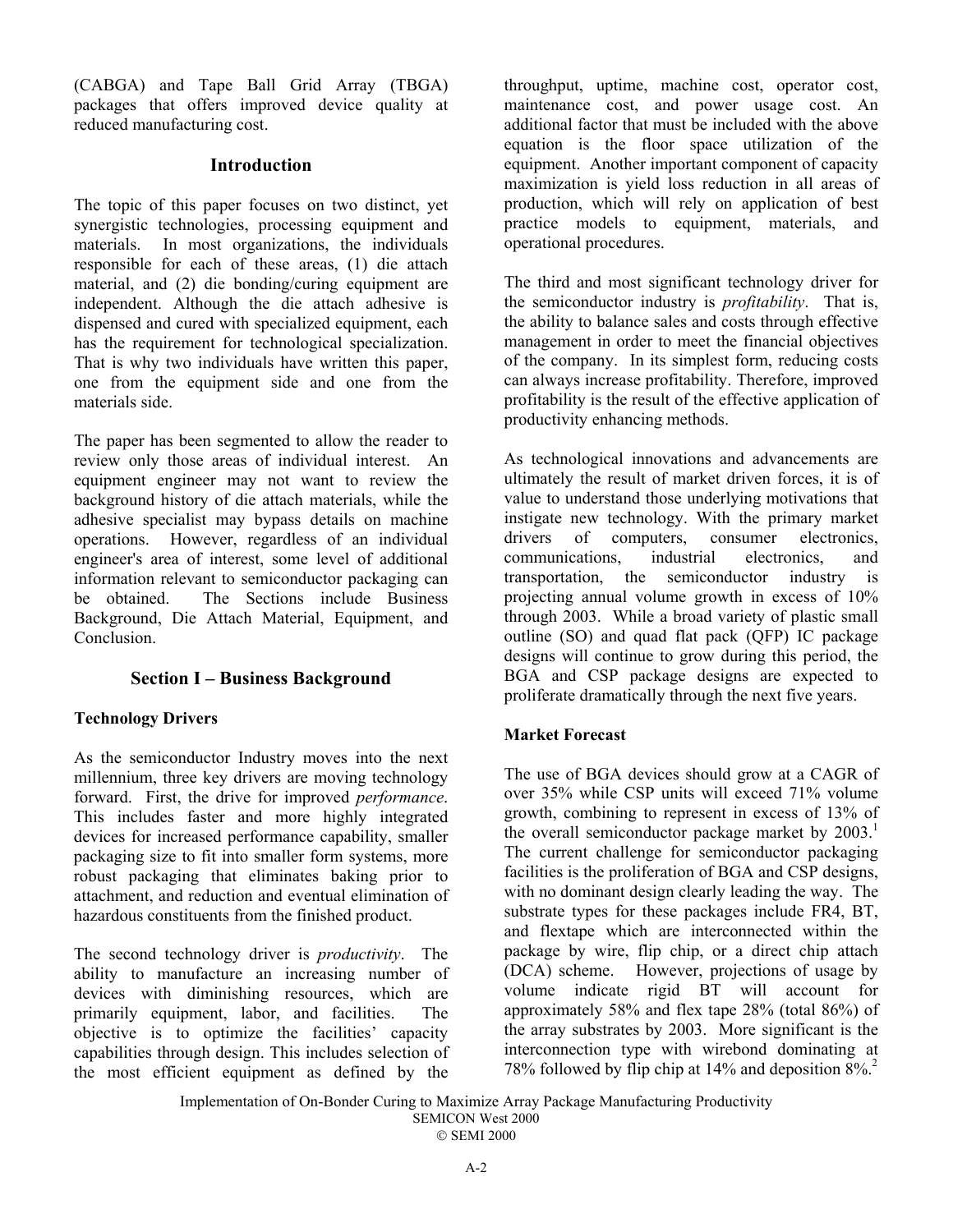With the continued dominance of wirebonding for the next generation of semiconductor packages commonly called arrays, the use of die attach adhesives will remain an important factor for both component *performance* and assembly *productivity*.

# **Section II – Die Attach Materials**

# **History**

A review of past die attach technology will establish a fundamental understanding of the importance of chemistry in the development of the newest generation die attach adhesives that will play an important role in the majority of array type packages.

In the early 1970s the microelectronics industry was looking for alternative materials that would allow attachment of electronic components at temperatures lower than traditional solder and eutectic compounds. The search led in the direction of organic polymers and focused on the 1930s invention, epoxy resin. Epoxy resin is converted from its monomeric state into a "cured" thermoset by the initiation of a crosslinking reaction. The reaction is either a catalytic homopolymerization or a heteropolymerization initiated by co-reaction of the functional epoxide groups with a cure agent. Because the conversion of an epoxy resin into a thermoset solid requires the addition of a reaction initiator, epoxy compounds can be categorized as having a *step- addition* cure.

The early epoxy component attach adhesives utilized aliphatic amines, which although being highly reactive did not completely react with the epoxy resin. The unreacted amine-curing agent then combined with moisture, which hydrolyzed the free Chloride ions (CI) and created corrosion on the metallic surfaces within the device or package causing catastrophic electrical failures. As early problems slowed the potential implementation of epoxy component attach adhesives in the microelectronics industry, other polymers were evaluated for this purpose.

Due to the low level of hydrolizable Cl<sup>-</sup>, pre-imidized polyimide had a distinct advantage over epoxy adhesives for microelectronic devices that were susceptible to corrosion. This type polyimide adhesive was used for semiconductor die attach beginning in the late 1970s, and in some applications are still

currently being utilized. However, their requirement for a long two-step cure profile  $(>1$  hour) to evolve the high level of solvent they contain reduces productivity. Other typical properties of Polyimide die attach adhesives are high modulus and high temperature processing.

By mid 1980s the difficulties with epoxide systems were being resolved by the use of "cleaner" constituents with the resulting improvement in Chloride levels and subsequent reduction of component or package corrosion. This second generation of microelectronic adhesives was implemented in the production of military hybrids conforming to MIL STD 883C Method 5011 and in plastic dual inline package (PDIP) semiconductors. At the end of the 1980s an ever increasing volume of semiconductors was being placed into plastic packages and silver filled epoxy became the primary die attachment adhesive for the industry. The emphasis became high productivity rates which challenged the epoxy die attach manufacturers to develop better rheology products that would not exhibit stringing or tailing of material during the very high speed dispensing processes.

Throughout the following decade, managers of semiconductor packaging facilities worldwide began viewing productivity improvement as a means of cost reduction and an increasingly important factor for improving profitability and competitiveness. In the early 1990s, as the quality and reliability of epoxy die attach gained stability, interest was expressed about reducing the cure time for the epoxy from the traditional one-hour minimum. The term for this new concept was *snap-cure*, and is generally accepted to mean a cure time of less than one minute in duration.

Although epoxy die attach compounds have provided good overall results for semiconductor die attach during the last twenty years as modifications were attempted to reduce moisture absorption, lower modulus, and accelerate cure reaction time, the results are now falling short of advanced processing requirements. Although epoxy polymerization reactions can potentially be accelerated to a few seconds, the dynamics of die attach rheology have intervened. To assure optimum dispensability with single needle, multi needle, or pattern write technology, die attach adhesives are typically formulated to a viscosity between 6,000 to 10,000 cP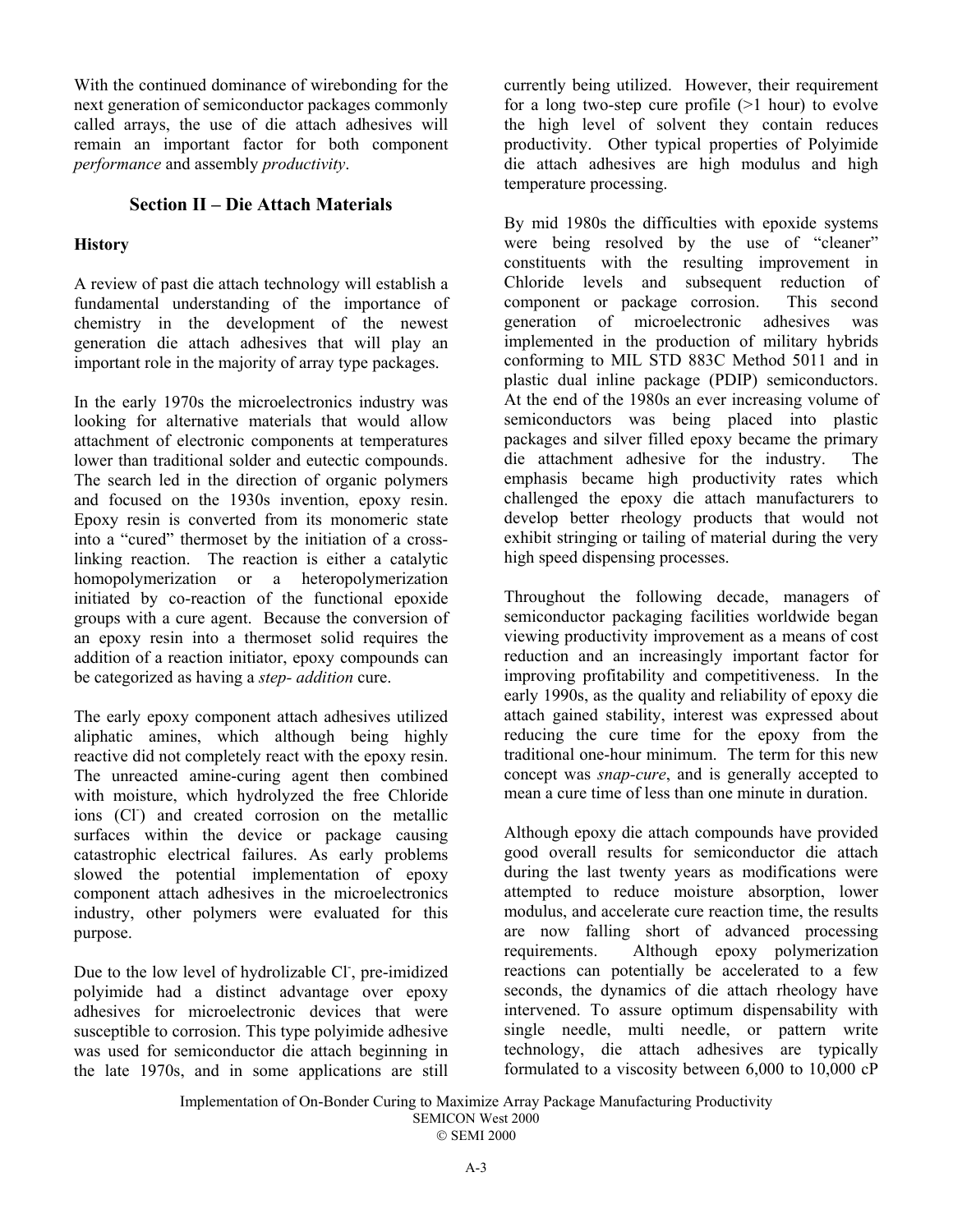(Brookfield CP51 cone and plate  $(a)$  5 rpm) and a thixotropic index (TI) of  $3.5 - 6.0$  (Brookfield CP51) cone and plate  $.5$  rpm  $\div$  5rpm). To meet these criteria, epoxy die attach formulations typically included diluents to lower the viscosity to the target. Although current technology epoxy die attach adhesives utilize diluents that react into the crosslink matrix rather than evolve during cure, they must have sufficient time to react, otherwise voiding occurs.

The solution for overreacting an *epoxy snap-cure* die attach adhesive, and generating voids, is to heat the material in a ramping, or stepped cure operation. This type processing requires the installation of special designed "stepped cure" ovens into the factory as stand alone units. While this process slowly evolved in the semiconductor packaging industry, more advanced solutions were being explored. These solutions required a new perspective on the type of materials, equipment, and processing that could bring revolutionary change to the industry rather than the slow evolutionary paradigm from the past.

## **Die Attach Adhesive Curing on Die Bonder**

The changes that are currently underway in semiconductor packaging directly address the three *technology drivers* discussed earlier in this paper, *Performance, Productivity,* and *Profitability*. Cure on bonder describes the process of dispensing die attach adhesive onto the substrate, placing the die, and curing the die attach adhesive in a continuous process self-contained within the die bonder unit; and without the loss of die bonding speed. With this new processing technology, the cure of the die attach material no longer requires 'stand-alone' curing equipment that takes clean-room floor space. Also, the process typically does not slow the die bonder units-per-hour (UPH) rate. Therefore, with no floor space consumed by curing equipment and no additional time consumed for curing, the cure process becomes transparent in the assembly operation. One die attach manufacture has identified this advanced processing as *Skip*-Cure®.

In order to cure on-bonder, without reducing throughput, the die attach material must be capable of completing a significant portion of its cross-linking reaction in  $\leq 10$  seconds and develop a void free bondline. As previously described, epoxies with their step-addition reactions and diluent additives have

been unable to meet this objective. Therefore, alternate polymer chemistries have developed over recent years, including systems containing acrylate and liquid bismaleimide (BMI). These new systems which employ monomers that will co-polymerize are beginning to replace traditional epoxies due to several unique characteristics they possess. Of greatest differentiation with epoxies is the curing mechanism that is free radical initiated rather than the stepaddition of epoxy. A free radical chain reaction, once initiated, proceeds at an extremely rapid rate. In Chart 1, a series of time of reaction kinetics curves are presented at temperatures from 110ºC to 170ºC for a commercial BMI based die attach adhesive.



The free radical chain reaction of advanced polymer systems, in which all the chemical constituents copolymerize, support extremely rapid reactions in which the majority of cured adhesive characteristics are attained in a period of time as short as 5 seconds. These free radical curing systems typically contain "100% solids" which reduces the weight loss during cure to <0.2% compared to a commercial epoxy snapcure die attach adhesive that reports a weight loss of 2.1% during a 60 second cure  $\omega$  200°C. Weight loss at cure reflects the weight volume of cure reaction byproducts that are released as a gaseous volume. This can be a factor of consideration when evaluating the percentage of cure following a cross-linking reaction.

Historically, semiconductor packaging engineers have "required" die attach adhesive be 100% cured when emerging from the cure oven. Their concern was to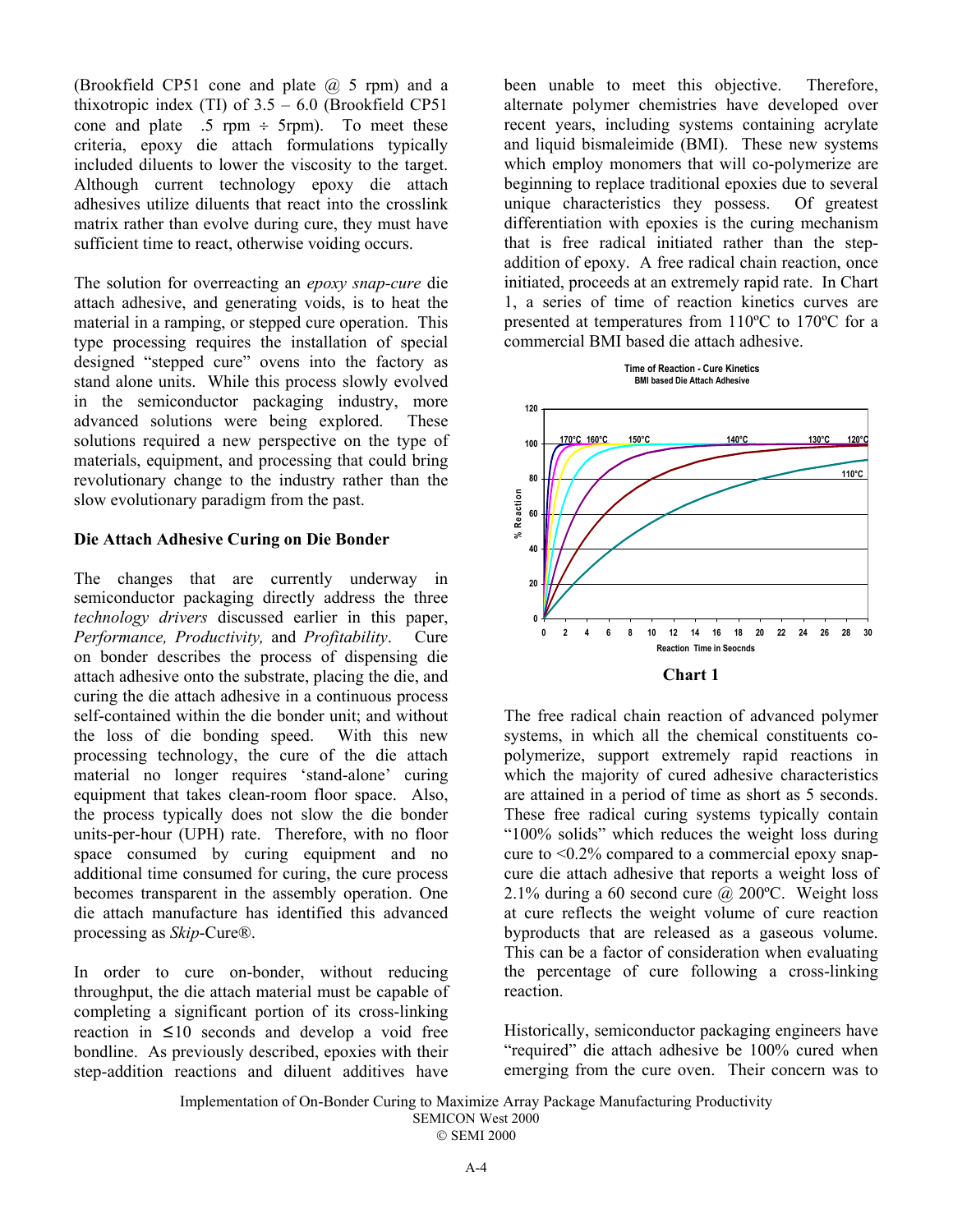reduce or eliminate the evolution of outgassed constituents from the die attach adhesive during subsequent processing steps, including wire bonding, molding/encapsulation, and post mold bake. In reality, polymer reactions never achieve 100% polymer chain cross-linking. With the very low level of weight loss during cure from the new systems  $( $0.2\%$ )$ , any post-cure reaction that may take place during subsequent operations, has nominal impact in processing. Chart 2 is an isothermal DSC of a commercial production L-BMI die attach adhesive. The reaction on-set occurs at 73.4°C with a peak at 84.8°C.



#### **Chart 2**

To evaluate completion of reaction after various cure methods, 5mm and 7mm die were placed on BT substrates with a commercial Ag filled BMI material. Three cure schedules were utilized, 12 seconds  $\omega$ 160 $\degree$ C and 12 seconds  $\omega$  175 $\degree$ C on the die bonder, and 15 minutes @ 150°C in a standard box oven. Following these cure profiles, the die were removed and the cured die attach adhesive collected. DSC kinetics were run on each residual sample to determine if the cure kinetics had been completed during the initial cure. Chart  $3(160C \quad \textcircled{a})$  12 seconds) is representative of the six scans taken. In review of each result, no additional reaction is present and indicates the reaction was completed during the initial curing process.



These methods are typical for evaluation of the bulk material properties. An additional area of importance is the interfacial reaction boundary (IRB) and the physical, chemical, and molecular interactions that occur in this critical area. It is typical of free radical initiated die attach materials to demonstrate increased adhesion over time, following initial cure. It is hypothesized that these changes occur as a result of interfacial coupling within the IRB rather than as a result of additional bulk reaction cure.

#### **BGA Flex Application**

The current growth in BGA flex tape packages can be attributed to both technical and market driven advantages.<sup>3</sup> However, the packaging process of flex tape devices can be challenging due to the thin flexible polyimide tape. This difficulty is exacerbated as the tape thickness narrows to near 50 microns. Die bonding on flex tape is difficult due to the nature of the polyimide and its tendency not to remain flat. To resolve this, Cu rails have been attached to some designs, while bare tape is used in others. However, the die bonding, handling, and transportation of flex tape from the time the die is placed until it is cured can cause bondline shift and die movement resulting in misalignment and die tilt. The delay between placement and cure also allows time for resinous bleed to escape from the die attach materials and contaminate wirebond pads on the substrate. Each of these phenomenon, bond line shift, die movement, and bleed can create the need for additional processing steps such as cleaning, and may also create yield loss.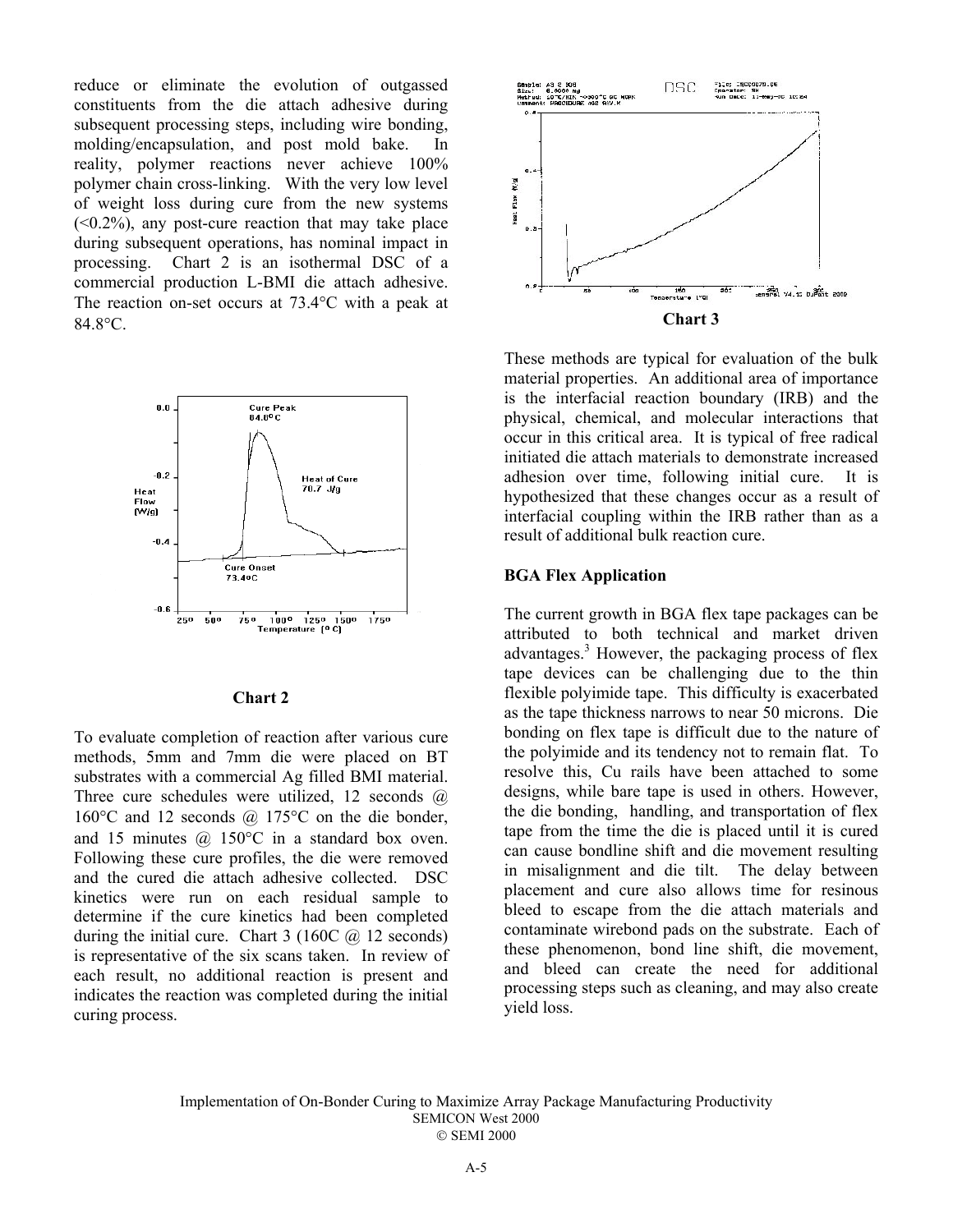The cure on bonder is capable of eliminating each of these problems, as well as eliminating the floor space need for cure equipment and cure time.

# **Experiment on Flex Polyimide Tape Array**

Parts were assembled on an ESEC 2007 die bonder retrofitted with a cure on bonder heater block assembly and cured at 160°C for 18 seconds. In addition to the heater block on the bonder is the vacuum hold down during die attach dispense, die placement, and die adhesive cure, maintaining the planarity and stability of the polyimide flex tape during all critical die attach functions.

Photo 1 is the bondline of one of twelve devices mounted with Ag filled BMI die attach adhesive on a 79 micron thick polyimide 4 x 4 matrix flex BGA substrate. The die size is 5mm x 5mm x 355 microns and the cross sectional photograph is taken at a magnification of 500X. The die was bisected equally along a centerline and the three sections shown are the left end of the die, the center of the die, and the right end of the die.



#### **Photo 1**

The bond line thickness is 21 microns in the center, and 21 at each end. Twelve devices were attached with the results in listed in Chart 4 below.

|                | <b>SKIP-CURE B</b> |               |              |
|----------------|--------------------|---------------|--------------|
| <b>Device</b>  | Left               | <b>Center</b> | <b>Right</b> |
|                | 23                 | 23            | 22           |
| 2              | 21                 | 22            | 22           |
| 3              | 19                 | 21            | 22           |
| 4              | 21                 | 21            | 21           |
| 5              | 20                 | 21            | 20           |
| 6              | 22                 | 23            | 23           |
| 7              | 22                 | 23            | 24           |
| 8              | 22                 | 22            | 21           |
| 9              | 23                 | 26            | 25           |
| 10             | 23                 | 23            | 24           |
| 11             | 20                 | 22            | 23           |
| 12             | 21                 | 22            | 22           |
| Average B/L    | 21.42              | 22.42         | 22.42        |
| <b>STD DEV</b> | 1.31               | 1.38          | 1.44         |

**Chart 4**

Photo 2 is the same substrate and die, with a "leading" high volume Ag filled oven cure epoxy die attach adhesive. The twelve devices were assembled and staged for one hour, followed by an oven cure, with a 30 minute ramp to 150°C and held at 150°C for one hour.



**Photo 2**

The results for these devices in Chart 5 indicate the die attach adhesive has pulled back from the periphery of the die creating an average bondline thickness at the center of the die of 27.42 microns and combined average of both ends of 14.48 microns. Also observable in the photographed cross sections are resin rich areas (red arrows) in which the movement of the die, flex substrate, and die attach adhesive during handling and cure have displaced the Ag filler in the adhesive and allowed the epoxy resin to pool in the voided areas.

|                | <b>EPOXY A - OVEN</b> |               |              |
|----------------|-----------------------|---------------|--------------|
| <b>Device</b>  | Left                  | <b>Center</b> | <b>Right</b> |
|                | 14                    | 22            | 15           |
| 2              | 19                    | 24            | 12           |
| 3              | 16                    | 23            | 14           |
| 4              | 20                    | 20            | 20           |
| 5              | 24                    | 32            | 24           |
| 6              | 19                    | 31            | 21           |
| 7              | 19                    | 29            | 19           |
| 8              | 18                    | 27            | 21           |
| 9              | 24                    | 29            | 22           |
| 10             | 17                    | 31            | 22           |
| 11             | 17                    | 31            | 21           |
| 12             | 18                    | 30            | 24           |
| Average B/L    | 18.75                 | 27.42         | 19.58        |
| <b>STD DEV</b> | 2.93                  | 4.12          | 3.90         |

#### **Chart 5**

A third set of devices was assembled with the same substrate and die, using a quick cure Ag filled die attach adhesive. The material was dispensed and devices placed and staged for one hour. They were then oven cured for 15 minutes at 150°C in a preheated oven without ramp. The results showed an

Implementation of On-Bonder Curing to Maximize Array Package Manufacturing Productivity SEMICON West 2000

© SEMI 2000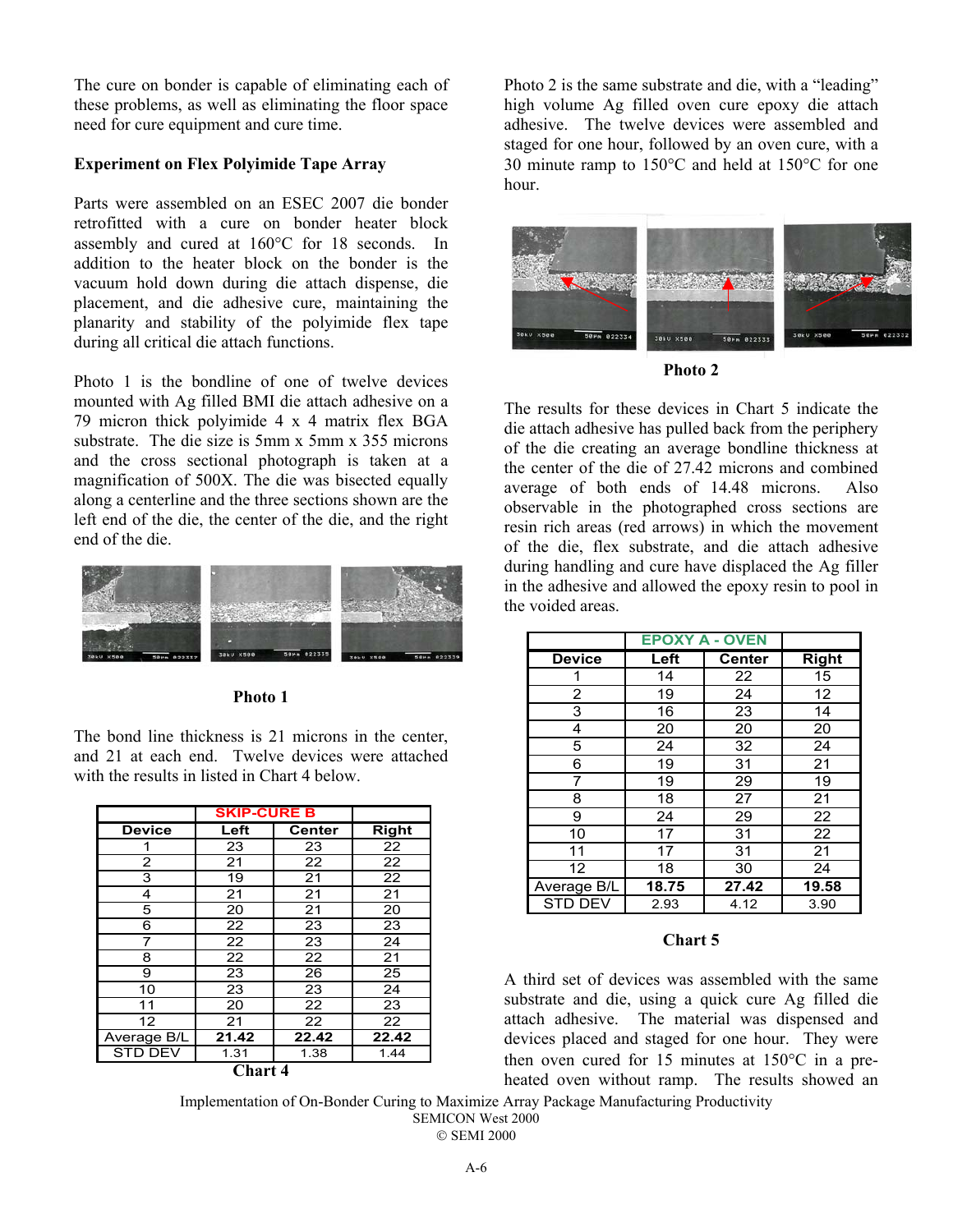increase in die attach adhesive shift during handling and cure. See Photo 3.



#### **Photo #3**

As with the traditional oven cured **Epoxy A**, the quick-cure processing also allowed the polyimide flex to deflect upward around the die edges while maintaining a relatively constant adhesive bond thickness (29.00 microns) in the center of the die. The edges of the flex were pulled upward creating a substantial bow to the bottom of the package. Although wirebonding was not a component of these experiments, it could be anticipated that the deformation in the backside of the flex polyimide tape due to the variation in the bondline thickness could instigate die cracking. This may occur as downward pressure on the perimeter structure of the tape created a levering action across the package due to the fulcrum point under the center of the die. Further experimentation will be necessary to confirm this hypothesis.

A compilation of the results from the three cure modes described above are shown in Chart 6 and include: cure on die bonder with a commercial BMI system, quick 15 minute cure in box oven, and 1 hour cure in box oven with widely used standard epoxy. The die width (5mm) is represented by the *x-*axis, and the *y-*axis depicts the maximum average difference  $(\Delta)$  in bondline thickness between the polyimide tape and the die back from the center to the end of the die.



**Chart 6**

#### **Experiments on Rigid BT Substrate Array**

A series of die attach adhesion tests were performed on four different BT substrate designs (A-D) and 32 5mm x 5mm die per substrate type. Each substrate design was cured at 150°C for 10 seconds on the die bonder. The results indicate a variation in substrate surfaces that translates into adhesion variation up to 35% as shown in Chart 7.



Substrate B was selected for further adhesion testing. Four legs, with 16 die each, were run using a standard commercial Ag filled BMI cured on the die bonder. Each leg was exposed to the heater block on the bonder for approximately 18 seconds. In production, time on heater is reliant on the number of sites in the matrix, in this case 16. The objective was to determine adhesion at two temperatures with two die sizes.

The results at 160°C show the average adhesion strength on a 5mm x 5mm die at 14.97Kg with STD DEV of 1.27 and on a 7mm x 7mm die at 33.38Kg with STD DEV of 4.92. When the cure temperature was increased to 175°C the adhesion on the 5mm x 5mm was 12.73Kg STD DEV 1.77, and on 7mm x 7mm adhesion was 31.06Kg STD DEV 5.22. When these adhesion results are compiled with the results on substrate B in Chart 7 (cure  $\omega$  150°C), it indicates the adhesion properties of the material are acquired very quickly at a relatively low temperature.

Implementation of On-Bonder Curing to Maximize Array Package Manufacturing Productivity SEMICON West 2000 © SEMI 2000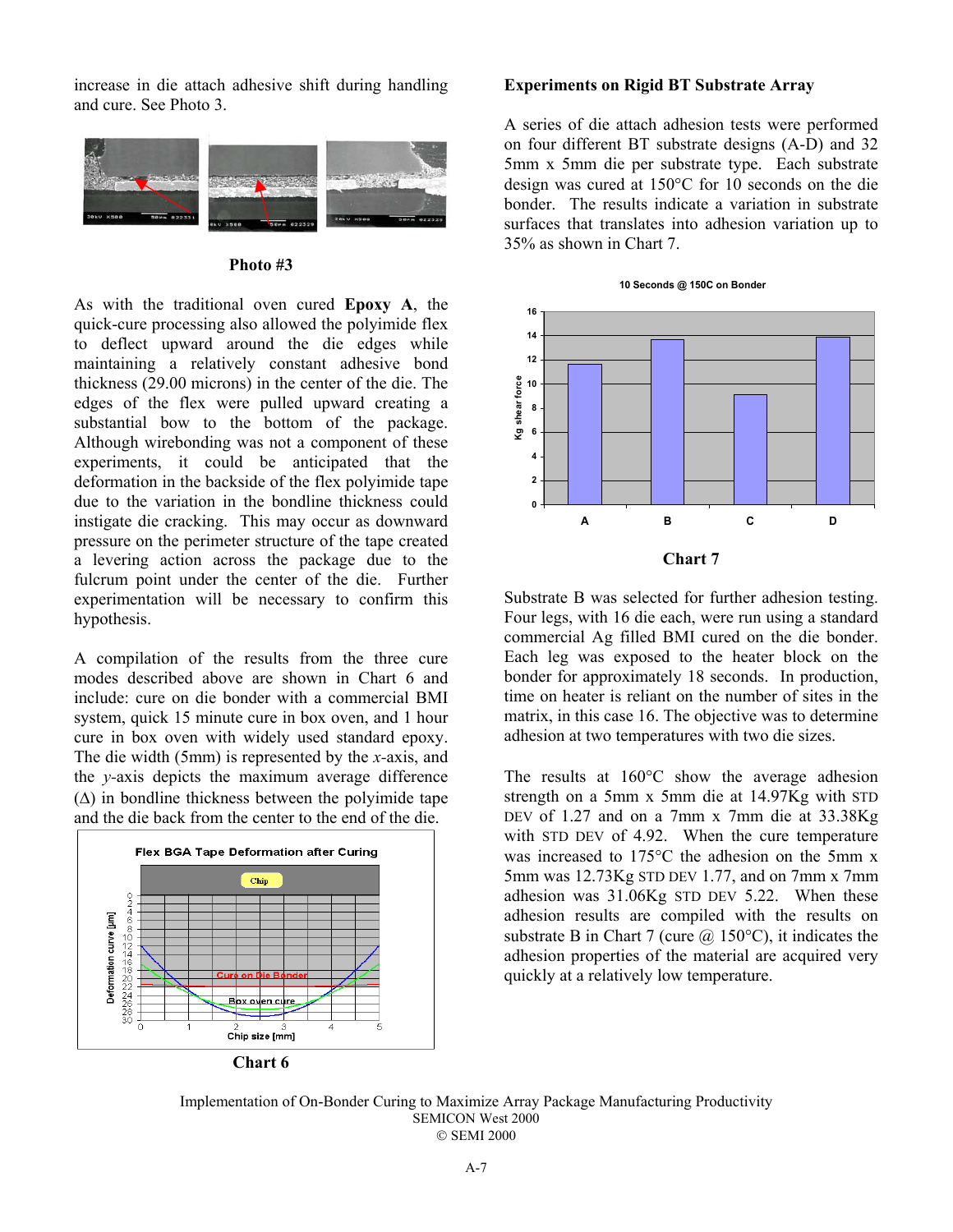# **Section III - Equipment**

# **On-Bonder-Cure (OBC) Overview**

To achieve the optimum quality level for the adhesive layer, between the chip and substrate, the following points must be considered:

- Stable bond line thickness
- Minimum die tilt
- Regulated fillet with 100 % coverage
- Homogeneous adhesive layer (no voids)
- Precise and regularly dispense volume

To accomplish this it is necessary to use a chip assembly machine that includes a precise adhesive dispense system. But, not only the dispense system should work precisely. There are many more points, to take care about it.

The system needs a special, integrated cure system, which is controlled by exact timing and temperature levels to guarantee a stable and reliable process.

Before explaining the details of the integrated curing system, it is helpful to know more about the advantages. The following points can make the decision to implement such a system easier.

- No bleeding
- Not uncontrolled adhesive flow
- No surface contamination on devices
- No transportation damages
- No chip shifting during waiting time
- Perfect planarity of flexible material
- Controlled curing time for all devices
- Precise bondline thickness
- Minimum of die tilt.
- Minimal thermal stress for device

Because of these quality aspects, the integrated onbonder-cure becomes very attractive. To run such a process, it is necessary to focus attention on the following points.

The footprint of the die attach machine should not change because of the integrated curing system (cost saving). Therefore, because of the necessity for a fast temperature ramp up, only extremely fast curing

material can be used for this process. The adhesive system has to be designed for this new method.

Beside the previously listed benefits, the new process also opens the door for completely new manufacturing methods. Multi-pass applications are no longer as difficult to process. Using single chip machines instead of the more complicated Multi-chip machines can increase both productivity and throughput. Cost savings overall will be one of the results.

The next few pages will explain in detail what is necessary to implement the process properly. Therefore it is necessary to understand more about the material which has to be processed for the "Skip-Cure processing".

## **Thermal response of substrates**

To know how a die attach adhesive material reacts in



## **Diagram 1**

the curing position, it is necessary to know the thermal response of the substrate on which it will be placed. This allows estimation of the percentage of the curing reaction that may take place during the die attach process. Will it cure 100 % or maybe only 40%.

The above Diagram 1 shows in detail the rate at which different substrate materials allow thermal transfer through their mass to the die bond site while on a close contact hot plate at 150°C. The cooling curve

Implementation of On-Bonder Curing to Maximize Array Package Manufacturing Productivity SEMICON West 2000

SEMI 2000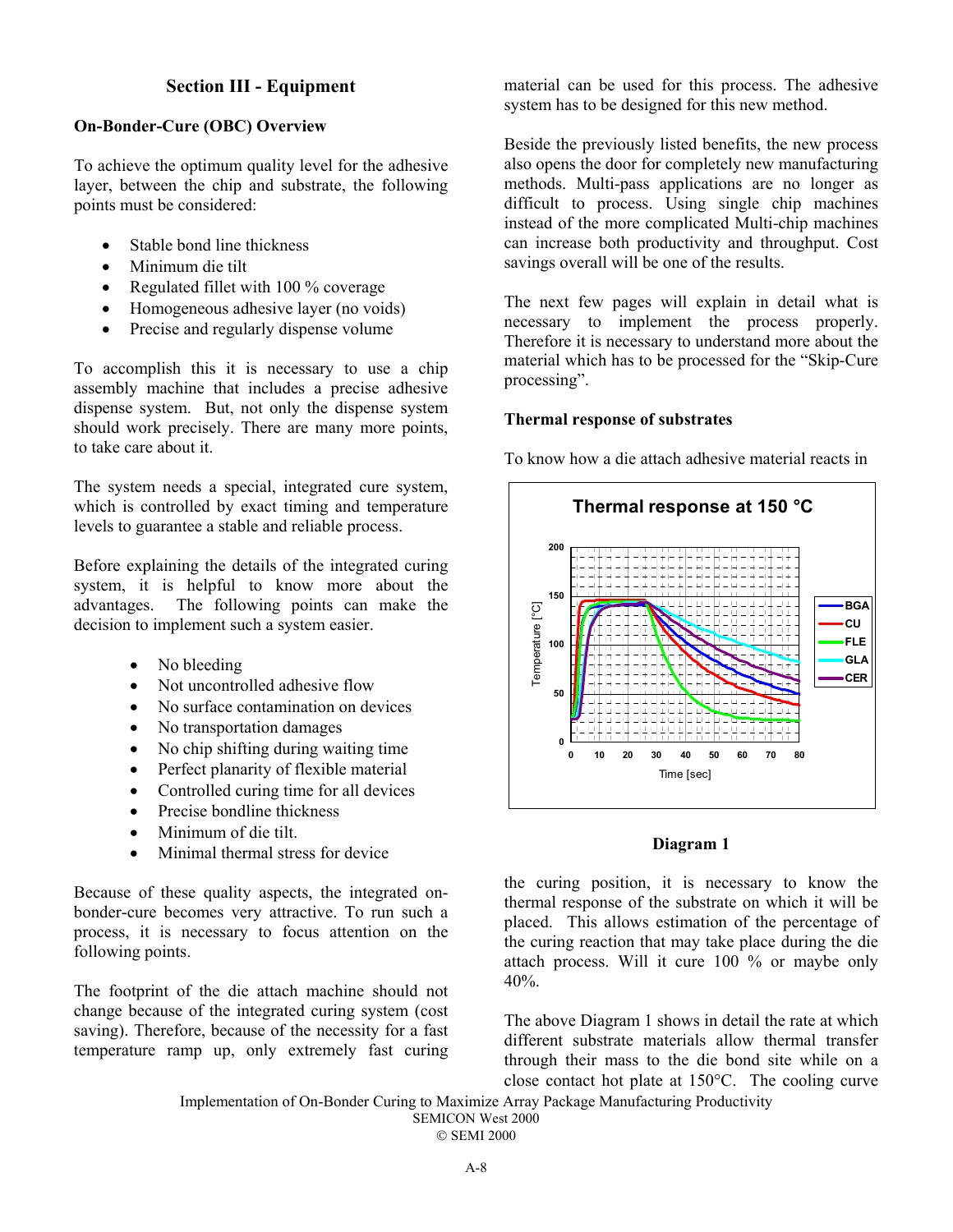shows the temperature decrease when the substrate is only surrounded by air at room temperature (24.°C).

The next Diagram 2 shows now the stretched heat up profile.



Legend for Diagrams 1 and 2:  $-BGA = BGA$  strip, 0.3mm thickness  $-CU = copper 0.21mm$  $-$ FLE = Flex or tape BGA 0.11mm  $-GLA =$  glass plate 1.05 mm, -CER = Ceramic substrate 0.5mm

After only two seconds, the temperature of a copper leadframe has reach 100 °C.

To obtain these temperature profiles it is important to have perfect thermal contact with the oven (heater) surface. Therefore, the vacuum holding system is one of the essential parts for the on-bonder oven design. Based on the bonding layout, the vacuum area has to be designed for this size to guarantee the necessary downhold force for the highest thermal transfer. If possible, the dimension of the vacuum panel should be slightly bigger than the bonding area or exactly the same size of the bond pad to have the most reliable process. If the substrate does not fit exactly the vacuum area, leaking air can cool down the heater plate and damage to the vacuum valves can be possible.

To speed up throughput and have a reliable, stable process it is important to give attention to the above points.



**Diagram 3**

From the Diagram 3 it is possible to see the influence of the downhold vacuum. The blue curve shows the temperature profile of a substrate without any vacuum hold down. This profile can change from substrate to substrate. If the substrate is perfectly flat, it can show a curve nearly like the red profile but it can also be worse than the blue profile.

The above Diagram 3 is the profile of a 16 Chip (4x4) matrix application. But if the matrix is smaller, 2x2 (4 chip), which is shown in Diagram 4, the available curing time will become much shorter.

The next Diagram 4 shows very clearly this new situation.



#### **Diagram 4**

The blue curve does guarantee a reliable process and the percentage of completed cure reaction varies in a wide range. The thermal contact time between substrate and oven heater plate in Diagram 4 is 11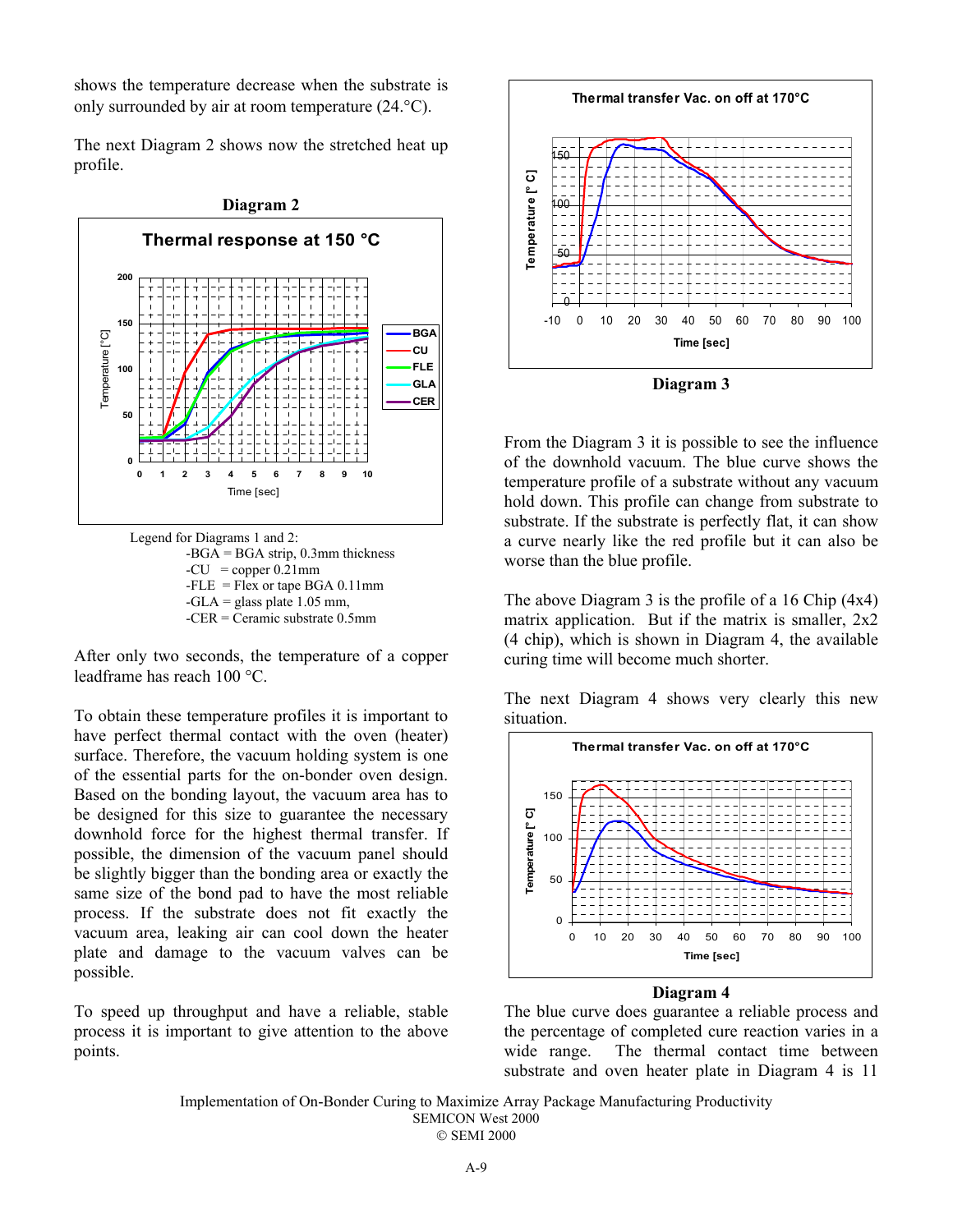seconds. The previous Diagram 4 is based on contact time off at 31 seconds. The curing time is primarily governed by the actual process time. The equipment cycle time has some influence on this. But if the actual bonding time is higher then the cycle time, then this will take the first priority for the curing cycle time of a single device or a complete matrix.

In addition to these influences, it is also possible to set the actual curing time as a value for each processed chip.

| Example:       |                                        |
|----------------|----------------------------------------|
| 36 chip matrix |                                        |
| Bonding time:  | $= 90$ ms                              |
| Cycle time     | $= 700$ ms                             |
| Aux. Mod.t.    | $= 0$ ms                               |
|                |                                        |
| Throughput     | $= 3600 / 0.7 = 5142 \text{ UPH}$      |
| Curing time    | $= 36 \times 2 \times 0.7 = 50.4$ sec. |

The throughput varies dependent on what functions are activated on the die bonder. If full quality checking, optical dispense alignment, etc are activated, the throughput goes down to 3600 to 4000 UPH. Therefore it is important to take the actual profile of an existing application, and to know more about the curing conditions.

#### **Measuring method to collect the thermal profile**

The handling of the measuring equipment should be easy as possible. The best method is to use a personal computer with a digital multi meter that has the capability to communicate through the serial port. These are standard instruments, available for a reasonable price.

The next Photo 4 shows the complete measuring equipment to take thermal profiles on the die bonder heater assembly.



#### **Photo 4**

Very simple but efficient software allows collecting all the necessary information. When the machine starts, the leadframe with attached thermocouple proceeds into the feed area to begin the measurement cycle and sends the data to the computer. It is important to watch closely that the coax thermocouple cable as it passes through the die bonder so it will not catch on any objects or crash.

After starting, the computer program should create automatically the filename, related to the date and time. The values are stored in a text file in a way that it can be easily loaded back into any spreadsheet calculation program and create the graphic of the profile.

The screen is automatically scaled to the length of the chosen measuring time. All the necessary information is available from the screen (file name, actual temperature etc.).

The thermocouple is attached to the substrate with the Ag filled ultra fast cure adhesive QMI-506. In order to replicate the actual curing process during thermal profiling, a populated substrate is use. This can be observed in Photo 5 below.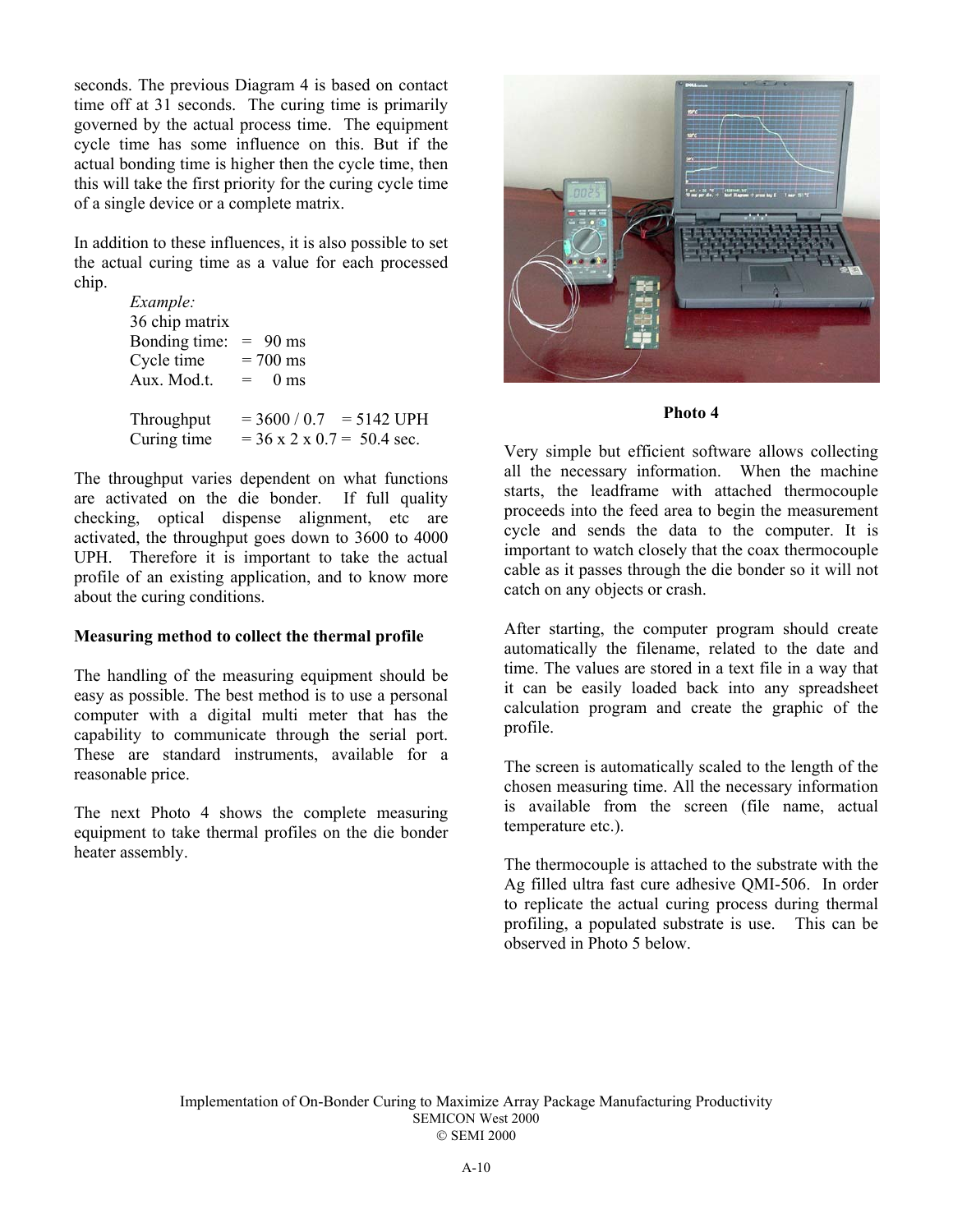

**Photo 5**

From the text file that is generated it is possible to retrieve more information for further calculations. This is especially the case if registration index timing capability of the software program is utilized to set timing marks, by using the number keys from 0 to 9.

For example, if the epoxy *writing position* has the number 1, then the *bond position* can be No. 4, with the *first curing position* number 5 and the *second curing position* number 6. The software code lines below demonstrate how the information is stored in the text file "05041508.TXT"

| 31, 36, "5" |
|-------------|
| 32,58,""    |
| 33,110,"    |
| 34,140,"    |
| 35,153,"    |
| 36,157,"    |
| 37,159,"6"  |
| 38,160,""   |
| 39,163,""   |
| 40,164,""   |
| 41,165,"    |
| 42,165,"7   |
|             |

The first value shows the time in seconds, the second value shows the temperature and the third column contains the remark sign. Therefore, it is easy to have the real contact time for entry into the *first curing position* ("5") and exit from the *second curing position* ("7"). In our sample these time are 42  $seconds - 31 seconds = 11 seconds curing time.$ 

# **On-Bonder Heater System**



#### **Photo 6**

Due do the very sensitive flexible BGA materials the construction has changed from the fix oven heater block (see above Photo 6) station to the movable shuttle oven heater block (see Photo7 below). The primary reason for this change was to minimize any movement of the substrate during the die attach process. The substrate is held in position until the full



#### **Photo 7**

matrix is completed. During the transportation, the vacuum hold down is momentarily switched off.

Because of the very short transportation time and distance to the curing position after adhesive dispense and die placement, the adhesive on a BGA flex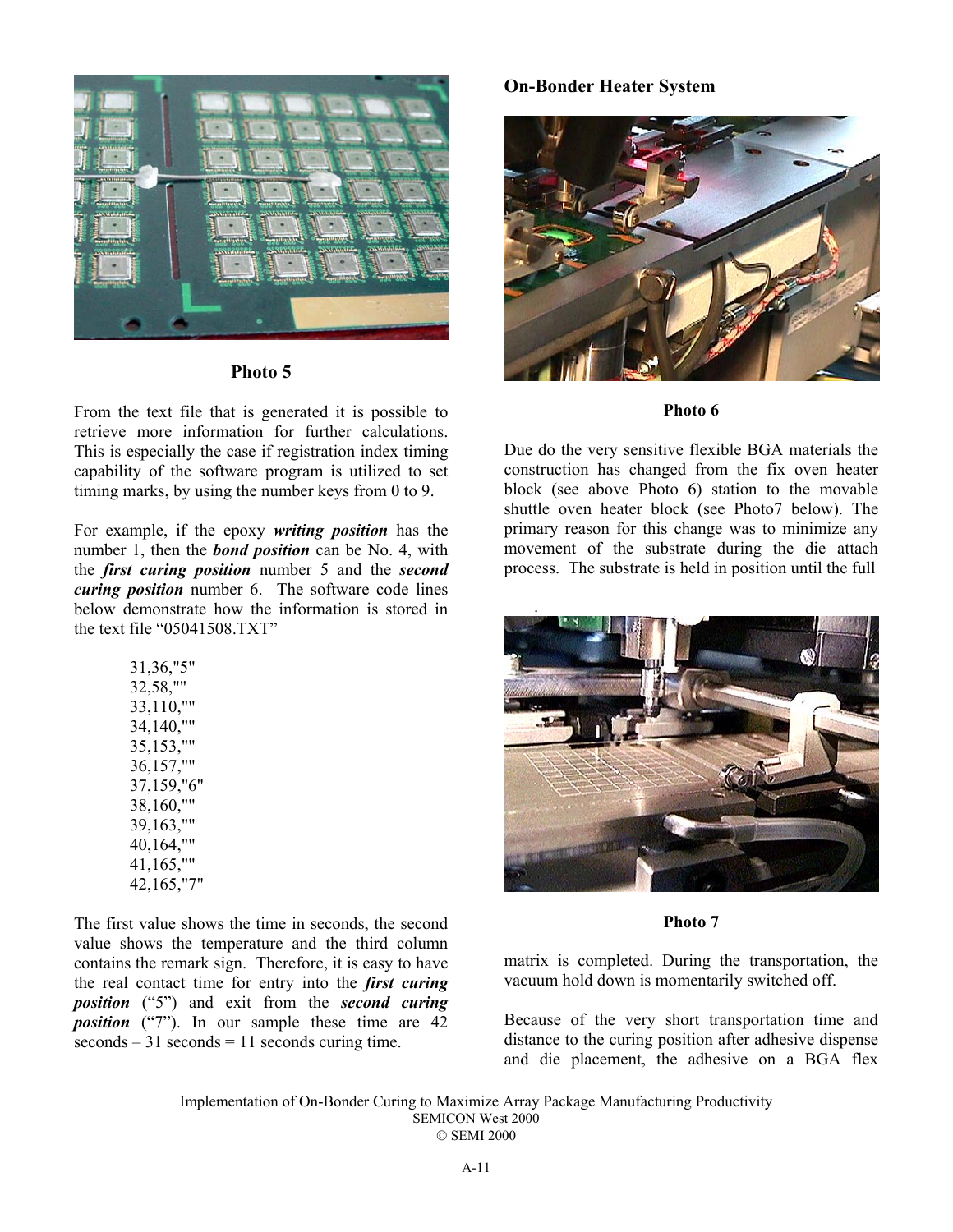polyimide substrate remains in place with minimal disturbance.

With the on-bonder-cure process, when the substrate with cured die exits the die bonder, storage time in the magazine no longer has an influence on die movement, die tilt, or adhesive resin bleed.



**Photo 8**

This is particularly of advantage with thin polyimide flex film that may be only 50 microns thick and sags in the magazine, as shown in Photo 8.

For rigid BGA substrates additional "down-holders" may be recommended to minimize any movement in z-axis during the transport cycle. In the next Photo 9 it is possible to see the shuttle plate with the bond position, curing position one, and cure position two.



**Photo 9**

Between the bonding area and the curing position is a gap that interrupts the thermal flow back into the bond position. This is necessary due to the extreme fast chain reaction die attach materials used in this process, which could initiate curing if the gap were not present.

From the profile in Diagram 5, it is possible to see the influence of this gap between the bonding and the curing zone. No. 1 shows the arrival at the dispensing position. No.2=Bond position. No. 3=curing position 1. No 4=arrival at curing position 2.



**Diagram 5**

# **Bondline thickness and Die tilt**

Due to immediate curing after the die attach position,

| DIE tilt analyse        |                         | Blank BGA strip |            |                   | Adhesive: QMI-536 |       |
|-------------------------|-------------------------|-----------------|------------|-------------------|-------------------|-------|
| Data file: 05031425.TXT |                         |                 |            | 1. Pad (16 units) |                   |       |
|                         |                         | x               | У          | z                 |                   |       |
|                         | <b>CHIPSIZE</b>         | 4.000           | 4.000      | 0.731             |                   |       |
|                         | <b>Measurings (BLT)</b> |                 |            |                   |                   |       |
| No.                     | $E1$ µm                 | $E2 \mu m$      | $E3 \mu m$ | $E4 \mu m$        | TILT µm BLT       | µm    |
| 1                       | 28                      | 28              | 26         | 25                | 3                 | 27    |
| 2                       | 32                      | 29              | 27         | 29                | 5                 | 29    |
| 3                       | 29                      | 26              | 25         | 27                | 4                 | 27    |
| 4                       | 31                      | 28              | 27         | 30                | 4                 | 29    |
| 5                       | 32                      | 29              | 30         | 31                | 3                 | 31    |
| 6                       | 31                      | 29              | 29         | 31                | $\overline{2}$    | 30    |
| $\overline{7}$          | 32                      | 29              | 29         | 31                | 3                 | 30    |
| 8                       | 29                      | 27              | 28         | 29                | $\overline{2}$    | 28    |
| 9                       | 28                      | 29              | 29         | 29                | 1                 | 29    |
| 10                      | 32                      | 30              | 30         | 31                | $\overline{2}$    | 31    |
| 11                      | 30                      | 29              | 28         | 30                | $\overline{2}$    | 29    |
| 12                      | 31                      | 29              | 30         | 30                | $\overline{2}$    | 30    |
| 13                      | 31                      | 29              | 29         | 31                | $\overline{2}$    | 30    |
| 14                      | 29                      | 27              | 28         | 30                | 3                 | 29    |
| 15                      | 31                      | 29              | 30         | 31                | $\overline{2}$    | 30    |
| 16                      | 27                      | 28              | 30         | 29                | 3                 | 29    |
|                         |                         |                 |            | <b>AVG</b>        | 3                 | 29    |
|                         |                         |                 |            | <b>STDEV</b>      | 1.014             | 1.220 |
| Diagram 6               |                         |                 |            |                   |                   |       |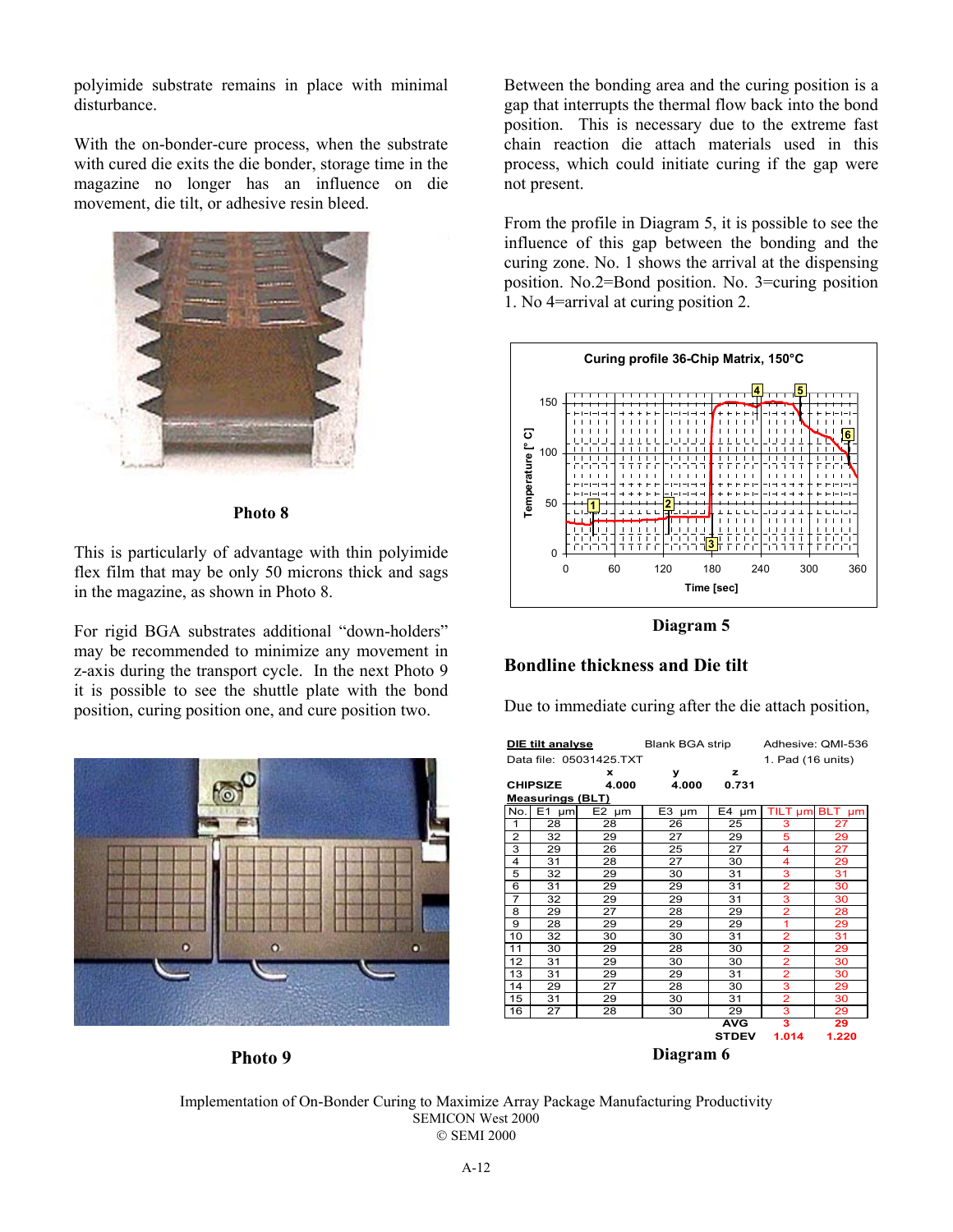the bondline thickness is more stable and therefore it is much easier to measure and collect the values for setup. An example of this data collection can be seen in Diagram 6.

To take the bondline thickness (BLT) and die tilt measurements, a mechanical micrometer with a stable stand and computer interface was utilized. The values were directly transmitted to the personal computer. From the next Diagram 7 it is possible to see the measuring points.





To prevent any measuring errors the point E4 is also calculated in addition to the collected value, to check that there is no reading mistake. The tilt value is distance between the lowest and the highest chip corner.

| DIE tilt analyse        |                      | Cu-LF, PLCC68        |          | LF3, pad 1 & 2 |                |                   |
|-------------------------|----------------------|----------------------|----------|----------------|----------------|-------------------|
| Data file: 05051334.TXT |                      |                      |          | 9 units/pad    |                |                   |
|                         |                      | x                    | У        | z              |                | Adhesive: QMI-536 |
|                         | <b>CHIPSIZE</b>      | 4.000                | 4.000    | 0.727          |                |                   |
| <b>Measurings (BLT)</b> |                      |                      |          |                |                |                   |
| No.                     | E <sub>1</sub><br>µm | E <sub>2</sub><br>μm | E3<br>um | E4<br>µm       | TILT µm BLT    | um                |
| 1                       | 29                   | 26                   | 26       | 27             | 3              | 27                |
| $\overline{2}$          | 30                   | 27                   | 23       | 26             | 7              | 27                |
| 3                       | 29                   | 26                   | 24       | 27             | 5              | $\overline{27}$   |
| 4                       | 28                   | 26                   | 25       | 26             | 3              | 26                |
| 5                       | 28                   | 25                   | 25       | 27             | 3              | 26                |
| 6                       | 28                   | 26                   | 25       | 27             | 3              | 27                |
| $\overline{7}$          | 27                   | 27                   | 27       | 28             | 1              | 27                |
| 8                       | 28                   | 26                   | 26       | 28             | $\overline{2}$ | 27                |
| 9                       | 28                   | 26                   | 27       | 28             | $\overline{2}$ | 27                |
| 10                      | 28                   | 28                   | 26       | 25             | 3              | 27                |
| 11                      | 30                   | 28                   | 23       | 26             | 7              | 27                |
| 12                      | 29                   | 26                   | 24       | 27             | 5              | 27                |
| 13                      | 27                   | 27                   | 26       | 26             | 1              | 27                |
| 14                      | 27                   | 27                   | 25       | 26             | $\overline{2}$ | 26                |
| 15                      | 28                   | 25                   | 25       | 27             | 3              | 26                |
| 16                      | 26                   | 26                   | 26       | 28             | $\overline{2}$ | 27                |
| 17                      | 27                   | 24                   | 25       | 27             | 3              | 26                |
| 18                      | 27                   | 26                   | 26       | 27             | 1              | 27                |
|                         |                      |                      |          | <b>AVG</b>     | 3              | 26.6              |
|                         |                      |                      |          | <b>STDEV</b>   | 1.811          | 0.382             |
| Diagram 8               |                      |                      |          |                |                |                   |

To obtain excellent results it is necessary to adjust the bond head (leveling). The tilt adjusting is done by the prior calculated correction value for the bond head adjusting screw. To ensure that this result is not a chance, the test was repeated with a metallic leadframe.

| DIE tilt analyse                           |                         | Cu-LF, PLCC68           |               | LF3, pad 5 & 6 |                         |                   |  |
|--------------------------------------------|-------------------------|-------------------------|---------------|----------------|-------------------------|-------------------|--|
| Data file: 05051344.TXT                    |                         |                         |               |                | 9 units/pad             |                   |  |
| x                                          |                         |                         | у             | z              |                         | Adhesive: QMI-536 |  |
|                                            | <b>CHIPSIZE</b>         | 4.000                   | 4.000         | 0.727          |                         |                   |  |
|                                            | <b>Measurings (BLT)</b> |                         |               |                |                         |                   |  |
| No.                                        | $E1$ µm                 | E2 µm                   | $E3 \mu m$    | E4 µm          | TILT µm                 | BLT µm            |  |
| 1                                          | 27                      | 25                      | 25            | 28             | з                       | 26                |  |
| $\overline{2}$                             | 29                      | 27                      | 22            | 24             | 7                       | 26                |  |
| 3                                          | 28                      | 26                      | 23            | 26             | 5                       | 26                |  |
| $\overline{\mathbf{4}}$                    | 26                      | 26                      | 25            | 27             | $\overline{2}$          | 26                |  |
| 5                                          | 27                      | 26                      | 25            | 26             | $\overline{2}$          | 26                |  |
| 6                                          | 28                      | 25                      | 24            | 29             | 5                       | 27                |  |
| 7                                          | 26                      | 25                      | 25            | 27             | $\overline{2}$          | 26                |  |
| 8                                          | 25                      | 25                      | 26            | 27             | 2                       | 26                |  |
| 9                                          | 26                      | 24                      | 26            | 26             | 2                       | 26                |  |
| 10                                         | 27                      | 27                      | 25            | 25             | $\overline{2}$          | 26                |  |
| 11                                         | 29                      | 27                      | 22            | 24             | 7                       | 26                |  |
| 12                                         | 28                      | 24                      | 22            | 25             | 6                       | 25                |  |
| 13                                         | 26                      | 25                      | 23            | 24             | 3                       | 25                |  |
| 14                                         | 26                      | 25                      | 24            | 25             | 2                       | 25                |  |
| 15                                         | 28                      | 25                      | 23            | 26             | 5                       | 26                |  |
| 16                                         | 26                      | 25                      | 25            | 27             | 2                       | 26                |  |
| 17                                         | 28                      | 25                      | 26            | 28             | 3                       | 27                |  |
| 18                                         | 27                      | 25                      | 25            | 27             | 2                       | 26                |  |
|                                            |                         |                         |               | <b>AVG</b>     | з                       | 25.7              |  |
|                                            |                         |                         |               | <b>STDEV</b>   | 1.854                   | 0.564             |  |
|                                            |                         |                         |               |                |                         |                   |  |
|                                            | DIE tilt analyse        |                         | Cu-LF, PLCC68 |                | LF3, pad 3 & 4          |                   |  |
|                                            |                         | Data file: 05051339.TXT |               |                | 9 units/pad             |                   |  |
|                                            | x                       |                         | z<br>У        |                |                         | Adhesive: QMI-536 |  |
| <b>CHIPSIZE</b><br>4.000<br>4.000<br>0.727 |                         |                         |               |                |                         |                   |  |
|                                            |                         |                         |               |                |                         |                   |  |
|                                            | <b>Measurings (BLT)</b> |                         |               |                |                         |                   |  |
| No.                                        | $E1 \mu m$              | $E2 \mu m$              | $E3$ µm       | $E4 \mu m$     | TILT µm                 | BLT µm            |  |
| 1                                          | 28                      | 25                      | 25            | 27             | 3                       | 26                |  |
| $\overline{2}$                             | 30                      | 26                      | 22            | 25             | 8                       | 26                |  |
| 3                                          | 27                      | 25                      | 23            | 26             | 4                       | 25                |  |
| 4                                          | 26                      | 26                      | 24            | 26             | 2                       | 26                |  |
| 5                                          | 27                      | 24                      | 23            | 27             | 4                       | 25                |  |
| 6                                          | 25                      | 26                      | 26            | 27             | $\overline{\mathbf{c}}$ | 26                |  |
| 7                                          | 26                      | 24                      | 25            | 27             | 3                       | 26                |  |
| 8                                          | 26                      | 24                      | 26            | 27             | 3                       | 26                |  |
| 9                                          | 26                      | 25                      | 25            | 27             | $\overline{2}$          | 26                |  |
| 10                                         | 25                      | 24                      | 27            | 29             | 5                       | 26                |  |
| 11                                         | 28                      | 26                      | 21            | 23             | 7                       | 25                |  |
|                                            |                         |                         |               |                |                         |                   |  |
|                                            |                         |                         |               |                |                         |                   |  |
| 12                                         | 27                      | 23                      | 22            | 27             | 5                       | 25                |  |
| 13                                         | 28                      | 28                      | 22            | 24             | 6                       | 26                |  |
| 14                                         | 26                      | 24                      | 24            | 26             | 2                       | 25                |  |
| 15                                         | 26                      | 24                      | 23            | 25             | 3                       | 25                |  |
| 16                                         | 25                      | 24                      | 25            | 26             | $\overline{2}$          | 25                |  |
| 17                                         | 25                      | 23                      | 25            | 26             | 3                       | 25                |  |
| 18                                         | 25                      | 23                      | 25            | 27             | 4                       | 25                |  |
|                                            |                         |                         |               | <b>AVG</b>     | 4                       | 25.3              |  |
|                                            |                         |                         |               | <b>STDEV</b>   | 1.801                   | 0.550             |  |

**Diagram 9**